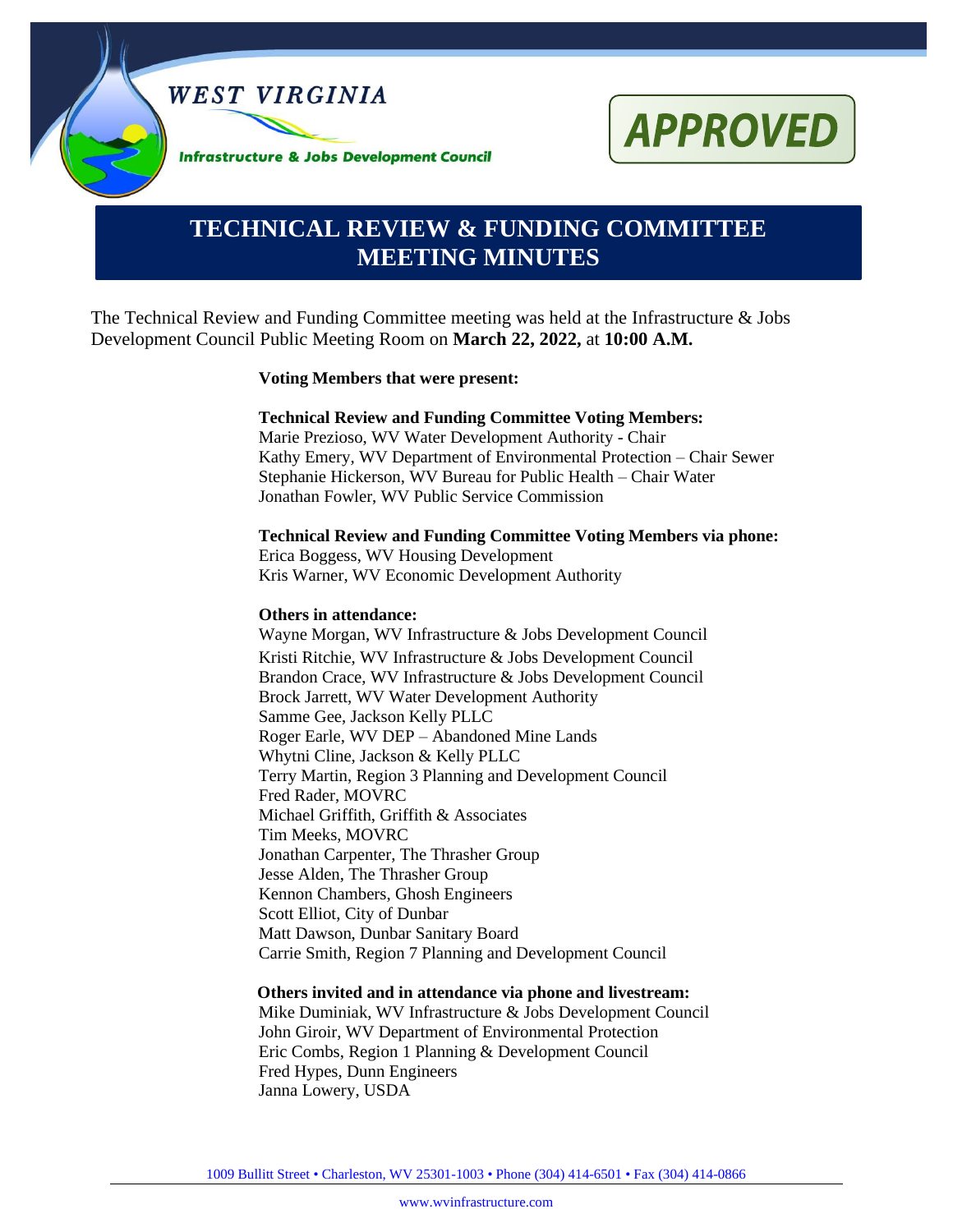**Call to Order** Chair Marie Prezioso called the meeting to order and verified a quorum was present.

| Approval of    | Chair Prezioso asked for approval of the draft minutes of <b>February 22, 2022</b> . Jonathan |
|----------------|-----------------------------------------------------------------------------------------------|
| <b>Minutes</b> | Fowler moved for approval and Kathy Emery seconded the motion. The motion passed.             |

# **Barrackville, Town of (2021S-1972) System Improvements – District 1 (Engineering Fee Variance)**

Ms. Emery described the request.

The Technical Review and Funding Committee recommends the Town of Barrackville engineering fee variance request for total engineering fees be approved.

Ms. Emery moved that the recommendation be approved, Mr. Fowler seconded the motion. The motion passed.

# **Cameron, City of (2022S-2073) System Improvements II – District 1 (New Application)**

Ms. Emery described the application, and it is technically feasible.

The Technical Review and Funding Committee recommends the City of Cameron pursue a \$1,500,000 CWSRF Debt Forgiveness Loan and a \$1,000,000 IJDC District 1 Grant for an estimated project cost of \$2,500,000.

Ms. Emery moved that the recommendation be approved, Mr. Fowler seconded the motion. The motion passed.

# **Canaan Valley PSD (2022S-2063) State Park Extension – District 1 (New Application)**

Ms. Emery described the application, and it is technically feasible.

The Technical Review and Funding Committee recommends Canaan Valley PSD pursue a \$5,500,000 US EDA Grant, a \$1,500,000 CWSRF Debt Forgiveness Loan, a \$1,500,000 IJDC Economic Development Grant, and a \$1,000,000 IJDC District 1 Grant for an estimated project cost of \$9,500,000.

Ms. Emery moved that the recommendation be approved, Mr. Fowler seconded the motion. The motion passed.

# **Dunbar, City of (2022S-2097) Filter Press & PS Improvements / Critical Need – District 2 (New Application)**

Ms. Emery described the application, and it is technically feasible.

The Technical Review and Funding Committee recommends the City of Dunbar request to pursue a \$869,700 IJDC Critical Need (immediate need) Grant contingent (upon receipt of required documentation) be approved.

There was a discussion regarding the pump stations and the City's audits.

Ms. Emery moved that the recommendation be approved, Mr. Fowler seconded the motion. The motion passed.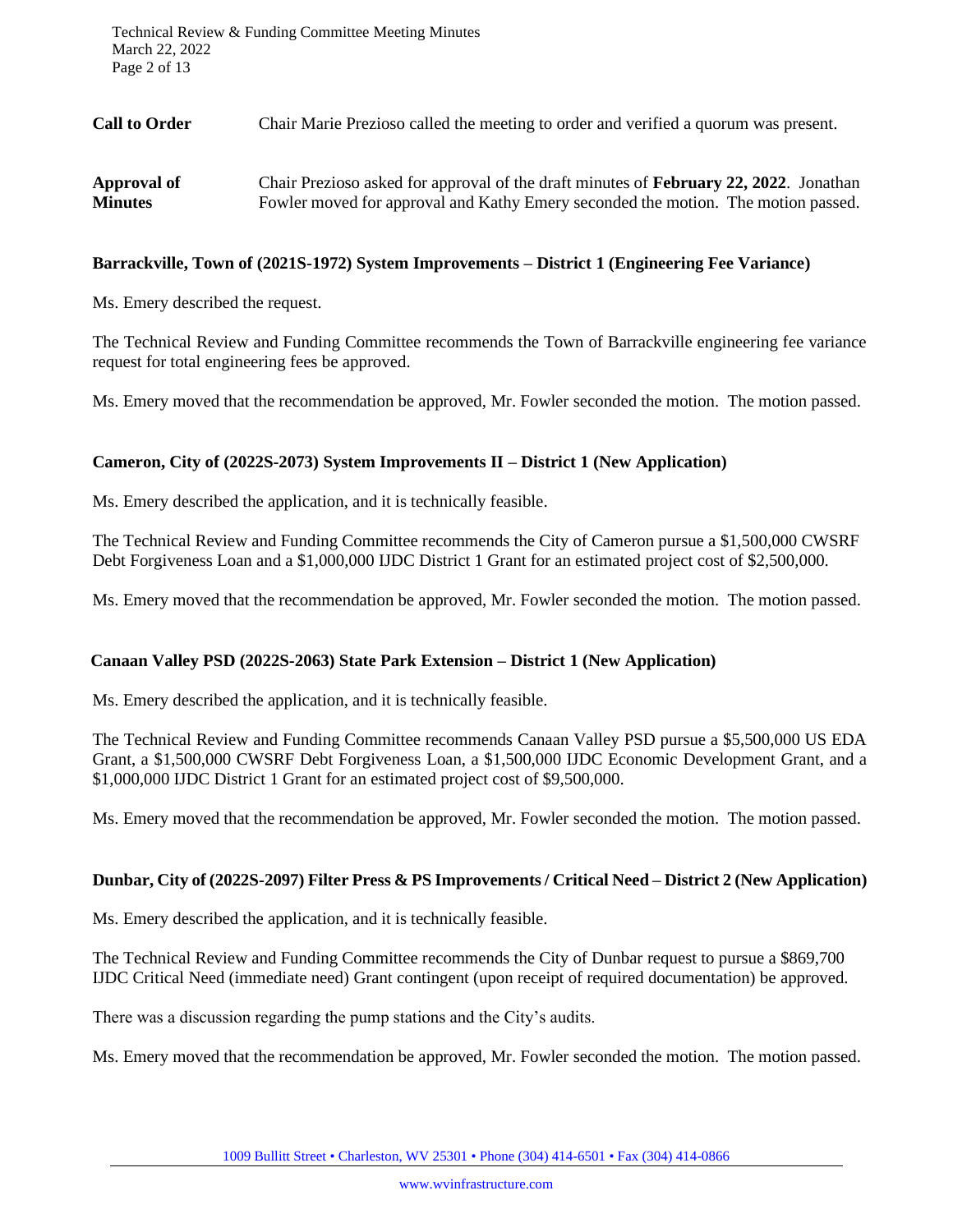# **Culloden PSD 2 (2017S-1693) System Improvements – District 3 (Funding Change)**

Ms. Emery described the request.

The Technical Review and Funding Committee recommends the Culloden PSD request to pursue an additional \$205,000 IJDC District 3 Grant for an estimated project cost of \$2,667,148 be approved.

Michael Griffith (Griffith and Associates) approached the podium and offered more detail regarding the amount being requested.

Ms. Emery moved that the recommendation be approved, Mr. Fowler seconded the motion. The motion passed.

# **Greenbrier PSD 2 (2022S-2098) Quinwood PS 4 & 5 Replacement / Critical Need – District 3 (New Application)**

Ms. Emery described the application, and it is technically feasible.

The Technical Review Members of the Technical Review and Funding Committee do not believe this project meets the definition of a Critical Need and should be returned.

Ms. Emery moved that the recommendation be approved, Stephanie Hickerson seconded the motion. The motion passed.

# **Marlinton, Town of (2020S-1907) System Improvements – District 3 (Tabled New Application)**

Ms. Emery described the application, and it is technically feasible.

There was a discussion regarding the engineering fee variance and the difference in the amount requested due to a change of scope.

The Technical Review & Funding Committee recommends the Town of Marlinton pursue a \$1,500,000 ARC Grant, a \$2,000,000 CDBG (SCBG) Grant, a \$4,700,000 CWSRF Loan (0.25%, 40 yrs., 0.25% AF), a \$1,500,000 CWSRF Principal Forgiveness Loan, a \$1,000,000 US COE grant, and a \$1,000,000 IJDC District 3 Grant for an estimated project cost of \$11,700,000.

Ms. Emery moved that the recommendation be approved, Mr. Fowler seconded the motion. The motion passed.

# **Mount Hope, City of (2020S-1918) Rt. 16 Bypass Extension – District 3 (Cost and Funding Change)**

Wayne Morgan described the request.

The Technical Review and Funding Committee recommends the City of Mount Hope pursue a \$2,000,000 CDBG (SCBG) Grant and a \$297,000 IJDC District 3 Grant for an estimated project cost of \$2,297,000.

Ms. Emery moved that the recommendation be approved, Mr. Fowler seconded the motion. The motion passed.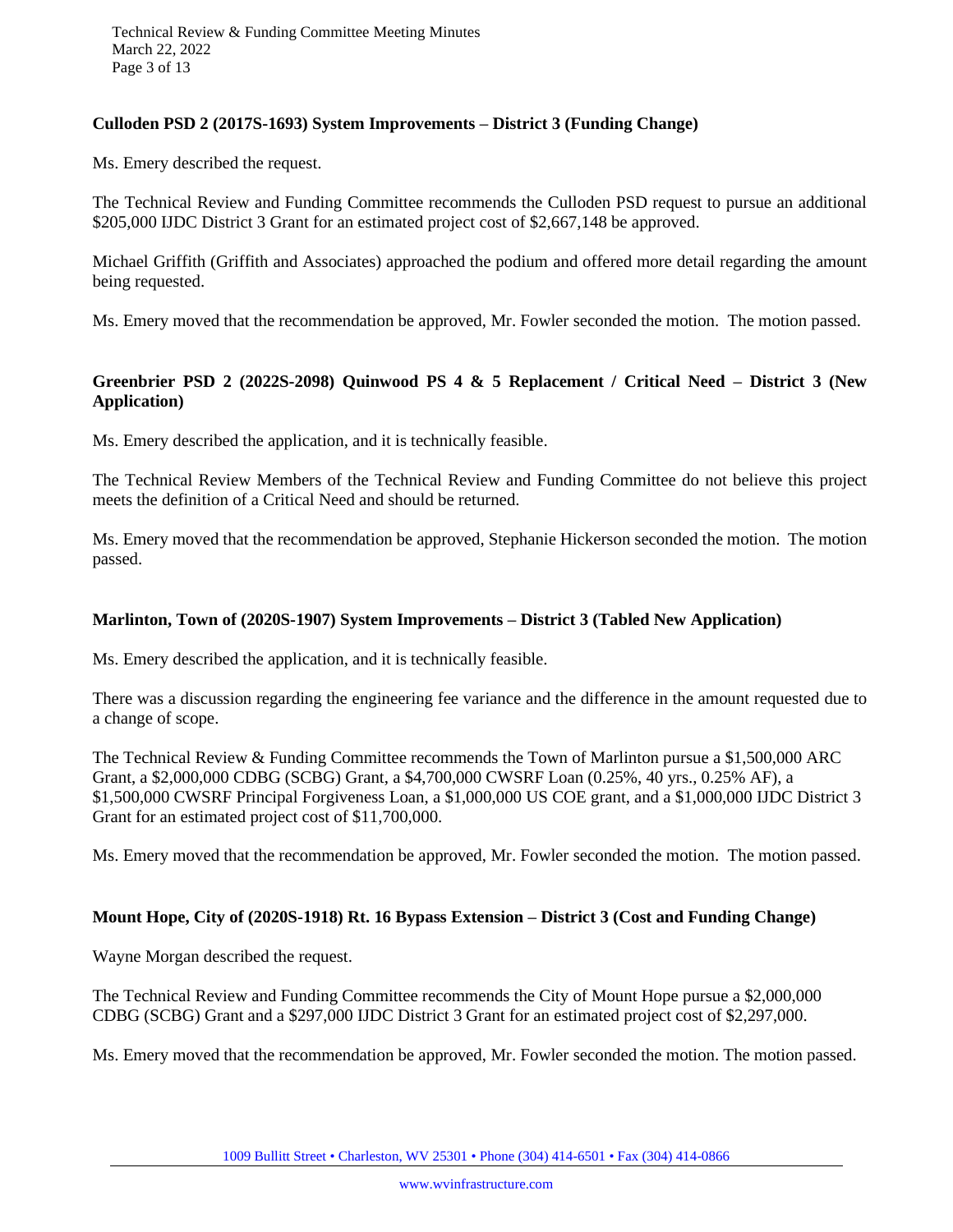# **Pleasants County PSD (2021W-1935) Plum Road Extension / Critical Need – District 1 (Cost and Funding Change)**

Mr. Morgan described the request.

The Technical Review and Funding Committee recommends the Pleasants County PSD pursue a \$310,000 IJDC Critical Need (Extension) Grant.

There was a request for updated audit information.

Ms. Hickerson moved that the recommendation be approved, Mr. Fowler seconded the motion. The motion passed.

# **Pleasants County PSD (2021W-1935) Plum Road Extension / Critical Need – District 1 (Engineering Fee Variance)**

Ms. Hickerson described the request.

The Technical Review and Funding Committee recommends the Pleasants County engineering fee variance request for total engineering fees be approved.

Ms. Hickerson moved that the recommendation be approved, Mr. Fowler seconded the motion. The motion passed.

# **Elizabeth, Town of (2022W-2085) Line Replacement Route 14 / Critical Need – District 2 (New Application)**

Ms. Hickerson described the application, and it is technically feasible.

The Technical Review Members of the Technical Review and Funding Committee recommend the Town of Elizabeth request to pursue a \$300,000 (\$475,000 total project cost) IJDC Critical Need (Loan or Grant) for line replacement be returned as it does not appear to meet the definition of a critical need.

Fred Rader (MOVRC) approached the podium. Mr. Rader provided additional information regarding the need to move the project forward and need for a change in scope as a substitution not an addition to the work in phase 1.

Ms. Hickerson moved that the recommendation be approved, Ms. Emery seconded the motion. The motion passed.

# **Flatwoods Canoe Run PSD (2022W-2076) Exchange Road III Extension – District 2 (New Application)**

Ms. Hickerson described the application, and it is technically feasible. Ms. Hickerson noted this area is eligible to submit an application for assistance to the AML program. Additionally, Flatwoods Canoe Run PSD has a score of 6 on the ETT report for the January 2022 quarter. This score is below the EPA's action level of  $>11$ . This score is derived from a Violation of the Revised Total Coliform Rule. This violation needs to be resolved.

The Technical Review and Funding Committee recommends Flatwoods Canoe Run PSD pursue a \$1,992,000 CDBG (SCBG) Grant.

Ms. Hickerson moved that the recommendation be approved, Mr. Fowler seconded the motion. The motion passed.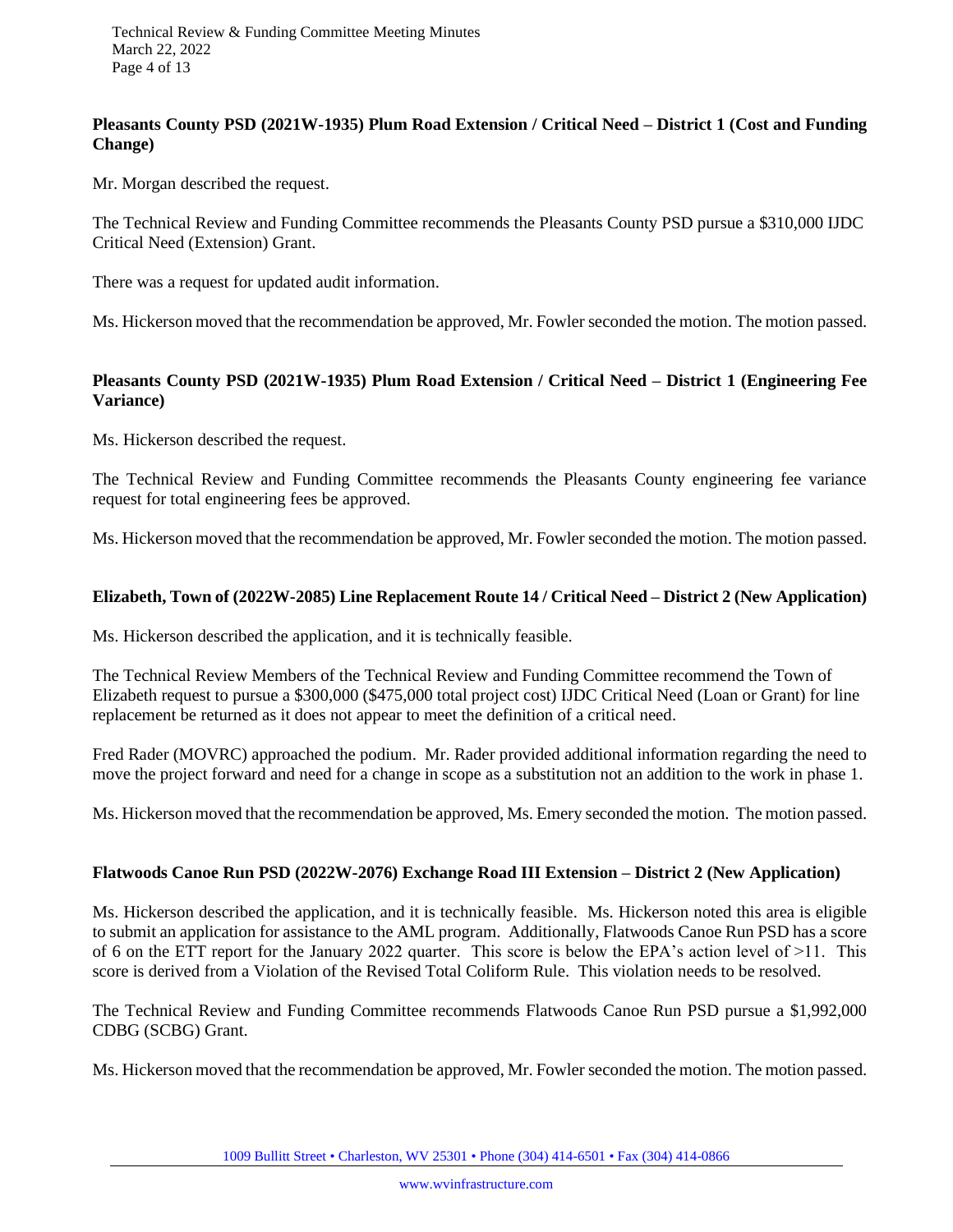# **Alderson, Town of (2019W-1833) System Improvements & Riverside Extension – District 3 (Scope, Cost, and Funding Change)**

Ms. Hickerson described the request, and it is technically feasible.

The Technical Review and Funding Committee recommends the Town of Alderson pursue a \$1,500,000 DWTRF Principal Forgiveness Loan (\$500,000 Design + \$1,000,000 Project), a \$615,000 DWTRF Lead Program Principal Forgiveness Loan, a \$3,898,000 DWTRF Loan (0.5%, 40 yrs.), up to a \$125,000 IJDC Soft Cost Grant, a \$875,000 IJDC District 3 Grant, and a \$2,000,000 Congressionally Directed Spending Grant for an estimated project cost of \$9,013,000.

Ms. Hickerson moved that the recommendation be approved, Mr. Fowler seconded the motion. The motion passed.

# **Boone County PSD (2020W-1868) Rock Creek Development Park – District 3 (Funding Change)**

Mr. Morgan described the request.

The Technical Review and Funding Committee recommends Boone County PSD pursue a \$3,440,000 US EDA Grant and a \$860,000 IJDC District 3 Grant (does not include \$50,000 Boone County Commission and \$50,000 IJDC PFA which are part of the project cost) for an estimated (post application) project cost of \$4,300,000.

Ms. Hickerson moved that the recommendation be approved, Ms. Emery seconded the motion. The motion passed.

# **Logan County PSD (2017W-1690) Upper Huff Creek Extension – District 3 (Cost and Funding Change)**

Mr. Morgan described the request.

There was a discussion regarding the PSD's audits.

The Technical Review and Funding Committee recommends the Logan County PSD pursue a \$150,000 Wyoming County Commission Grant, a \$1,389,000 HUD Community Development Block Grant, a \$500,000 IJDC District 3 Grant, and a \$1,343,700 IJDC District 3 Loan (2%, 30 yrs.) for an estimated project cost of \$3,382,700.

Ms. Hickerson moved that the recommendation be approved, Ms. Emery seconded the motion. The motion passed.

# **Marlinton, Town of (2022W-2077) System Improvements – District 3 (New Application)**

Ms. Hickerson described the application, and it is technically feasible. Ms. Hickerson noted the Town of Marlinton has a score of 8 on the January 2022 quarter of the EPA's Compliance Tracking tool (ETT). The score was attained by: DBP Monitoring violations, Violation of the SWTR, failure to submit a CCR in the year 2021 and Public Notice Violation. These violations need to be resolved.

The Technical Review and Funding Committee recommends the Town of Marlinton pursue a \$1,000,000 DWTRF Principal Forgiveness Loan, a \$2,500,000 DWTRF Loan (0.5%, 40 yrs., 0.25% AF), and a \$1,000,000 IJDC District 3 Grant for an estimated project cost of \$4,500,000.

Ms. Hickerson moved that the recommendation be approved, Ms. Emery seconded the motion. The motion passed.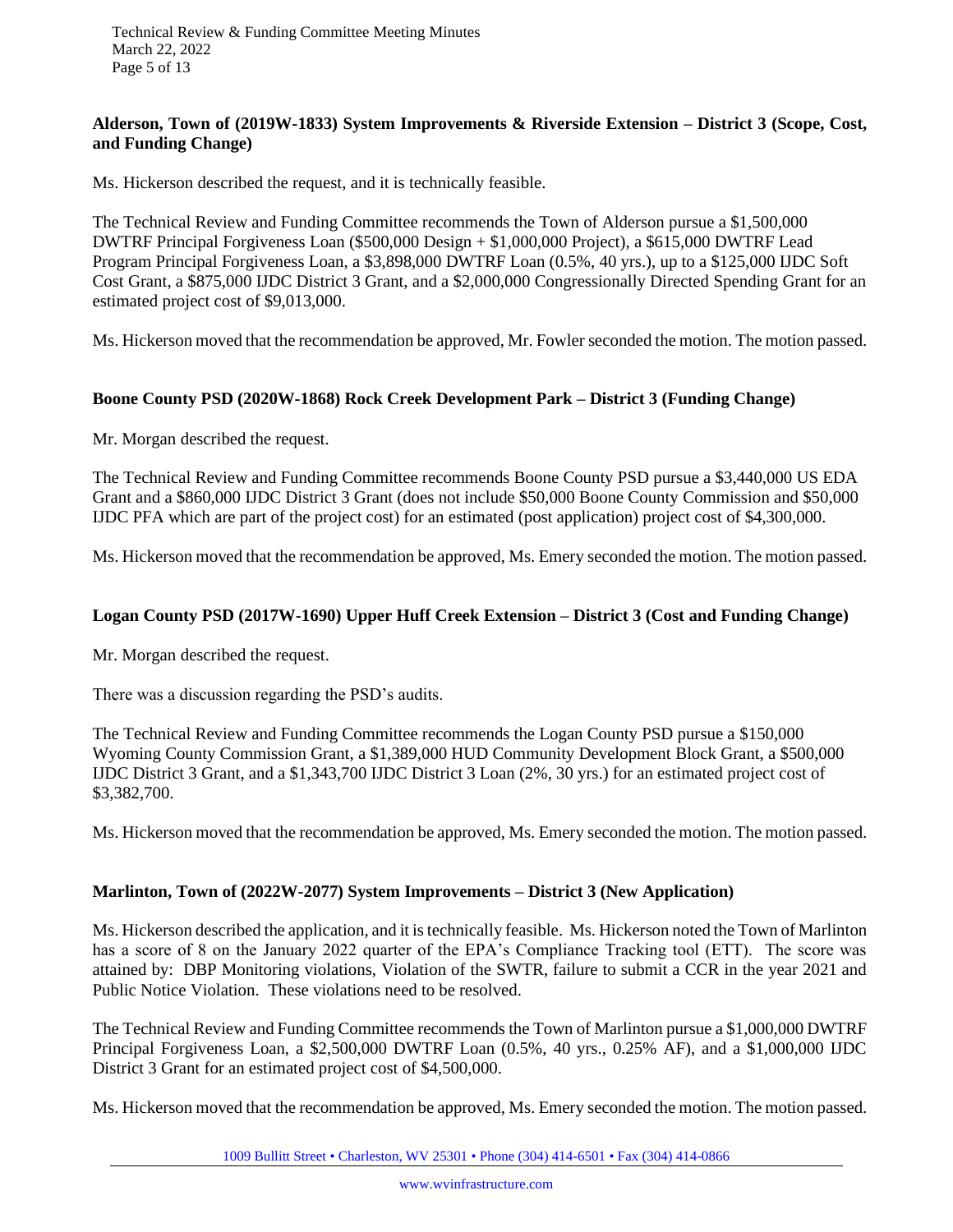# **Mason County PSD (2022W-2102) Ashton WTP Filter Improvements / Critical Need – District 3 (New Application)**

Ms. Hickerson described the application, and it is technically feasible.

The Technical Review and Funding Committee recommends the Mason County PSD \$500,000 Critical Need (immediate need) Grant request for filter rehabilitation be approved contingent upon receipt of an updated project cost estimate.

Ms. Hickerson moved that the recommendation be approved, Mr. Fowler seconded the motion. The motion passed.

# **Pocahontas County PSD (2021W-2039) Thornwood Extension – District 3 (New Application)**

Ms. Hickerson described the application, and it is technically feasible.

The Technical Review and Funding Committee recommends Pocahontas County PSD pursue a \$2,000,000 CDBG (SCBG) Grant, a \$500,000 IJDC District 3 Grant, and a \$781,766 IJDC District 3 Loan (2%, 30 yrs.) for an estimated project cost of \$3,281,766.

Ms. Hickerson moved that the recommendation be approved, Mr. Fowler seconded the motion. The motion passed.

### **Ronceverte, City of (2022W-2060) System Improvements IV – District 3 (New Application)**

Ms. Hickerson described the application, and it is technically feasible. Ms. Hickerson noted the City of Ronceverte has a score of 7 on the January 2022 quarter of the EPA's Compliance Tracking Tool (ETT). This score was attained due to a violation of the Lead Copper Rule for a failure to submit an approved Sample Plan and a Public notice violation. The city will need to resolve these violations.

The Technical Review and Funding Committee recommends the City of Ronceverte pursue a \$2,000,000 CDBG (SCBG) Grant and a \$1,000,000 IJDC District 3 Grant for an estimated project cost of \$3,000,000.

Ms. Hickerson moved that the recommendation be approved, Ms. Emery seconded the motion. The motion passed.

# **Union, Town of (2022C-135) Source of Supply / Critical Need – District 3 (Tabled New Application)**

Ms. Hickerson described the application, and it is technically feasible.

The Technical Review and Funding Committee recommends the Town of Union Critical Need Funding Request for \$792,000 be tabled.

Ms. Hickerson moved that the recommendation be approved, Mr. Fowler seconded the motion. The motion passed.

#### **Wilderness PSD (2019W-1858) Extension & System Improvements – District 3 (Cost and Funding Change)**

Mr. Morgan described the request.

1009 Bullitt Street • Charleston, WV 25301 • Phone (304) 414-6501 • Fax (304) 414-0866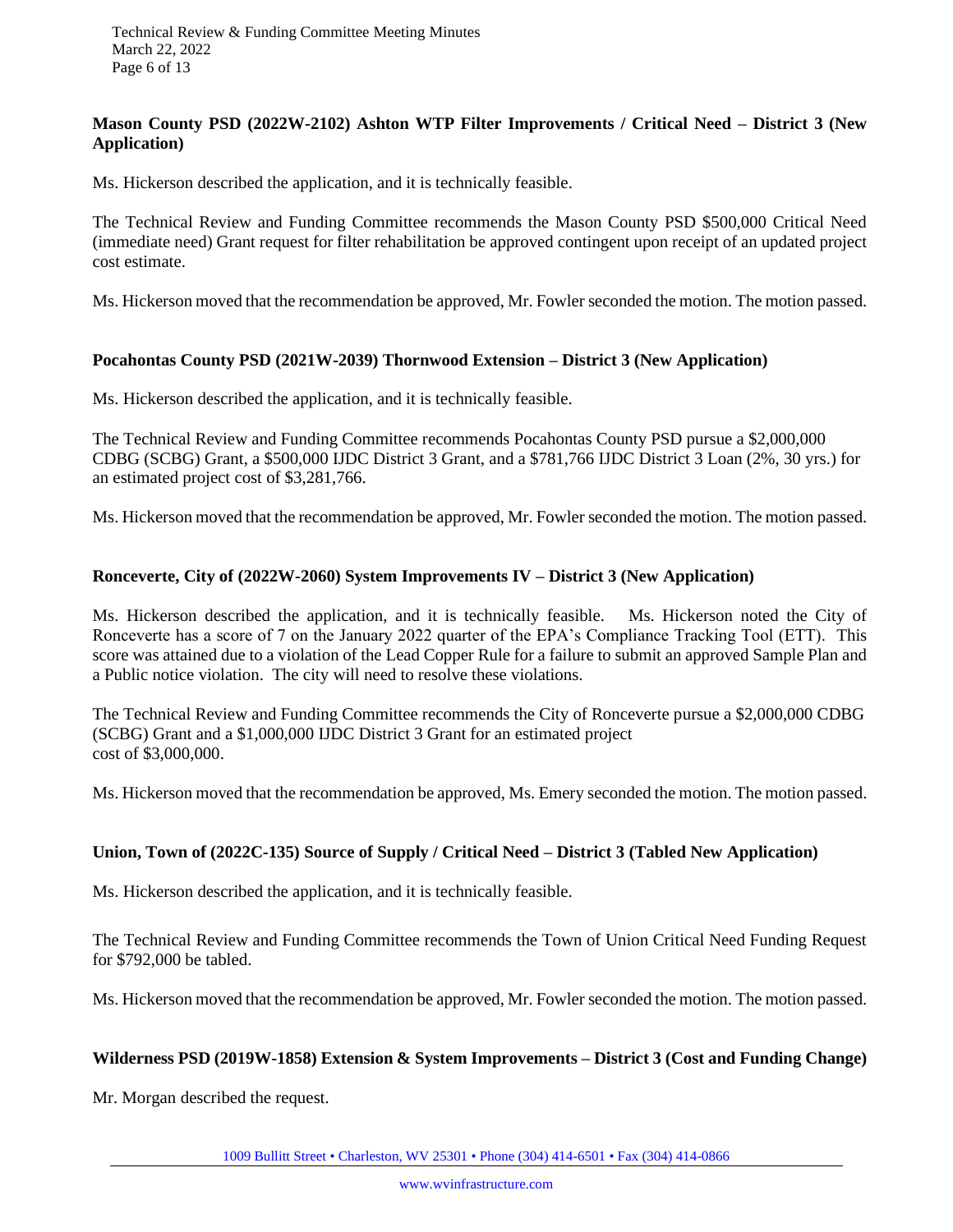Technical Review & Funding Committee Meeting Minutes March 22, 2022 Page 7 of 13

The Technical Review and Funding Committee recommends the Wilderness PSD pursue a \$1,696,000 ARC Grant, a \$424,000 Local Funding (Young Life), a \$151,500 Nicholas County Commission Grant, and a \$500,000 IJDC District 3 Grant for an estimated project cost of \$2,771,500.

Ms. Hickerson moved that the recommendation be approved, Ms. Emery seconded the motion. The motion passed.

# **Chestnut Ridge PSD (2019W-1835) System Improvements – District 1 (Binding Commitment)**

Mr. Morgan described the request.

The Technical Review and Funding Committee recommends the Chestnut Ridge PSD receive a \$1,000,000 IJDC District 1 Grant binding commitment be approved for July 1, 2022, contingent upon receipt of additional funding in fiscal year 2023 and a \$1,897,500 IJDC District 1 Loan (1%, 40 yrs.) binding commitment.

Ms. Hickerson moved that the recommendation be approved, Ms. Emery seconded the motion. The motion passed.

# **Pleasants County PSD (2021W-1935) Plum Road Extension / Critical Need – District 1 (Binding Commitment)**

Mr. Morgan described the request.

The Technical Review and Funding Committee recommends the Pleasants County PSD receive a \$310,000 IJDC Critical Need Grant contingent (upon receipt of required documentation) binding commitment.

Ms. Emery moved that the recommendation be approved, Mr. Fowler seconded the motion. The motion passed.

# **Beverly, Town of (2020S-1897) System Improvements – District 2 (Binding Commitment Extension)**

Mr. Morgan described the request.

The Technical Review and Funding Committee recommends the Town of Beverly binding commitment be extended until October 15, 2022.

Ms. Emery moved that the recommendation be approved, Mr. Fowler seconded the motion. The motion passed.

#### **Chesapeake, Town of (2022S-2101) System Improvements – District 2 (PFA Binding Commitment)**

Mr. Morgan described the request. Mr. Morgan noted there are only \$150,000 left in PFA funds for this fiscal year, so the funds requested are not available.

The Technical Review Members of the Technical Review and Funding Committee recommend the Town of Chesapeake request to receive a \$250,000 Contingent (upon receiving a \$250,000 ARPA Grant) Pre-Application Funding Assistance (PFA) District 2 Binding Commitment for its SSES Study to determine the extent of the improvements necessary to bring the system in compliance with State and Federal Regulations be tabled to allow the project team time to provide additional details as needed.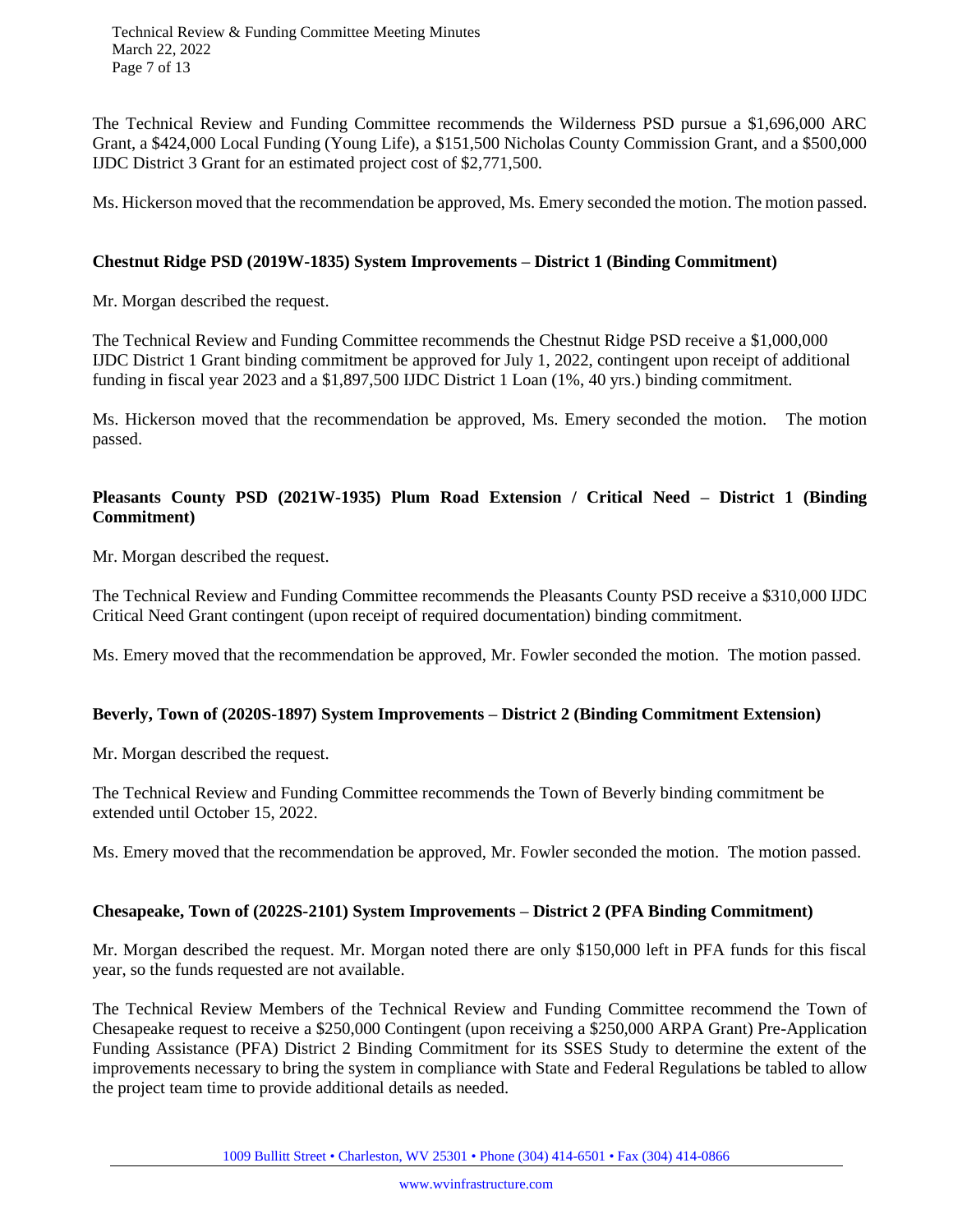Ms. Emery moved that the recommendation be approved, Mr. Fowler seconded the motion. The motion passed.

# **Dunbar, City of (2022S-2097) Filter Press & PS Improvements / Critical Need – District 2 (Contingent Binding Commitment)**

Mr. Morgan described the request.

The Technical Review and Funding Committee recommends the City of Dunbar request to receive a \$869,700 IJDC Critical Need (immediate need) Grant contingent (upon receipt of required permit documentation) binding commitment be approved.

Ms. Emery moved that the recommendation be approved, Mr. Fowler seconded the motion. The motion passed.

### **Elizabeth, Town of (2019W-1854) System Improvements – District 2 (Binding Commitment)**

Mr. Morgan described the request.

There was a discussion regarding the scope of work change being included in this binding commitment request.

The Technical Review and Funding Committee recommends the Town of Elizabeth receive a \$880,000 IJDC District 2 Grant and a \$880,000 IJDC District 2 Loan (1%, 40 yrs.) contingent (upon receipt of a revised narrative of project scope and a revised project cost estimate) binding commitment.

Mr. Fowler moved that the recommendation be approved, Ms. Hickerson seconded the motion. The motion passed.

# **Elizabeth, Town of 2022W-2085) Line Replacement Route 14 / Critical Need – District 2 (Contingent Binding Commitment)**

Not applicable.

# **Kanawha PSD (2016S-1625) Lens Creek Extension – District 2 (Binding Commitment Extension)**

Mr. Morgan described the request.

The Technical Review & Funding Committee recommends the Kanawha PSD binding commitments (\$2,575,000 District 2 Loan (1%, 40 yrs.) and \$2,325,000 District 2 Loan (1%, 40 yrs.) be extended until September 15, 2022.

Mr. Fowler moved that the recommendation be approved, Ms. Emery seconded the motion. The motion passed.

# **Boone County PSD (2020W-1868) Rock Creek Development Park – District 3 (Contingent Binding Commitment)**

Mr. Morgan described the request.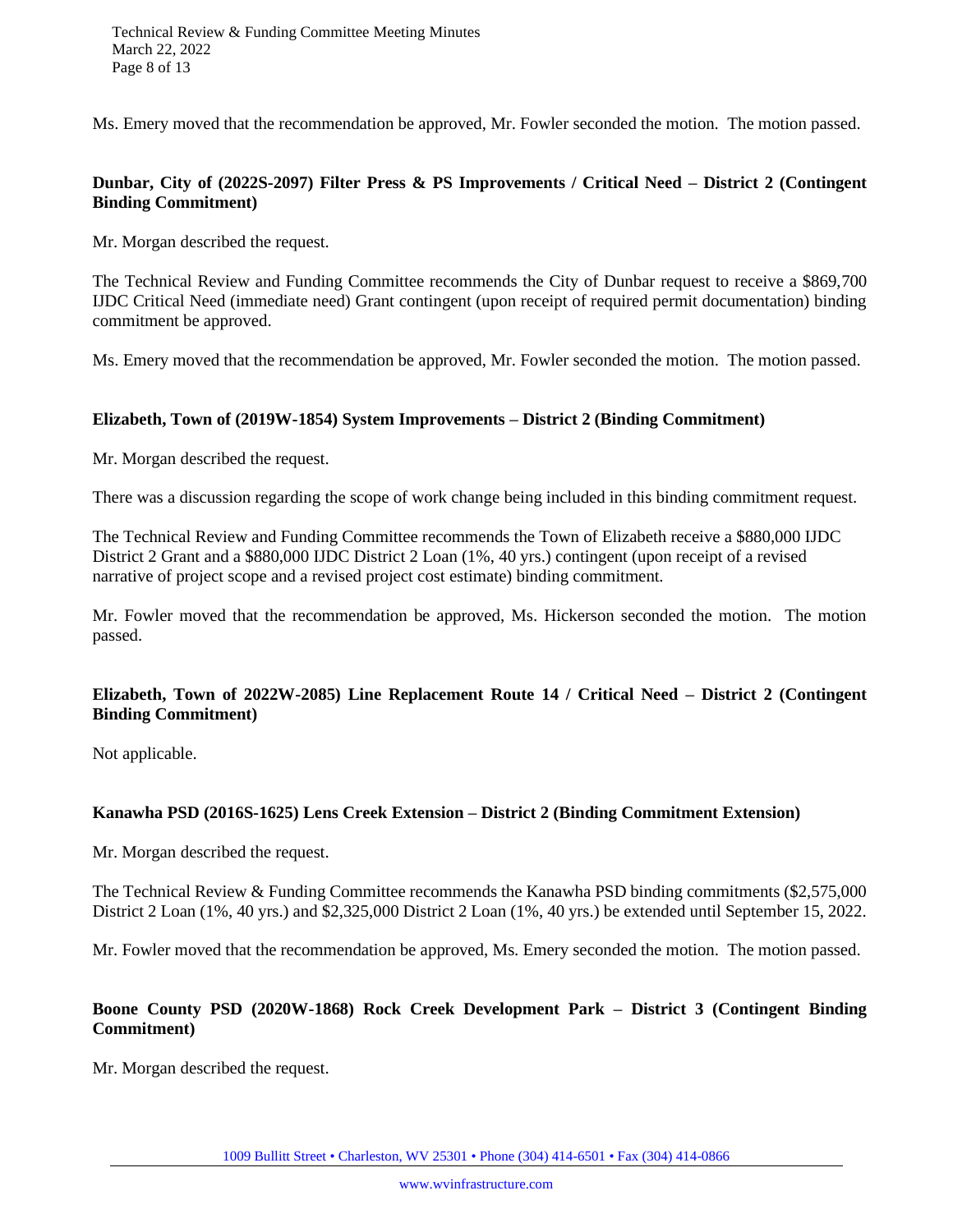Technical Review & Funding Committee Meeting Minutes March 22, 2022 Page 9 of 13

The Technical Review and Funding Committee recommends Boone County PSD receive a \$860,000 IJDC District 3 Grant (the grant funds will be transferred from Congressional District 3 Loan Funds) contingent (upon receipt of the US EDA Grant) binding commitment.

Ms. Hickerson moved that the recommendation be approved, Ms. Emery seconded the motion. The motion passed.

# **Culloden PSD (2017S-1693) System Improvements – District 3 (Binding Commitment)**

Mr. Morgan described the request.

The Technical Review and Funding Committee recommends the Culloden PSD request to receive a \$955,000 IJDC District 3 Grant (the grant funds will be transferred from Congressional District 3 Loan Funds) binding commitment be approved. (This will replace the \$750,000 commitment from 02/27/2020.)

Mr. Fowler moved that the recommendation be approved, Ms. Emery seconded the motion. The motion passed.

# **Greenbrier PSD 2 (2022S-2098) Quinwood PS 4 & 5 Repl. / Critical Need – District 3 (Contingent Binding Commitment)**

Not applicable.

### **Logan County PSD (2017W-1690) Upper Huff Creek Extension – District 3 (Binding Commitment)**

Mr. Morgan described the request.

The Technical Review and Funding Committee recommends the Logan County PSD receive a \$1,343,700 IJDC District 3 Loan (2%, 30 yrs.) and a \$500,000 IJDC District 3 Grant (the grant funds will be transferred from Congressional District 3 Loan Funds) binding commitment.

Mr. Fowler moved that the recommendation be approved, Ms. Hickerson seconded the motion. The motion passed.

# **Mason County PSD (2022W-2102) Ashton WTP Filter Improvements / Critical Need – District 3 (Contingent Binding Commitment)**

Mr. Morgan described the request.

The Technical Review and Funding Committee recommends the Mason County PSD request to receive a \$500,000 IJDC Critical Need (immediate need) Grant contingent (upon receipt of required documentation) binding commitment be approved.

Mr. Fowler moved that the recommendation be approved, Ms. Hickerson seconded the motion. The motion passed.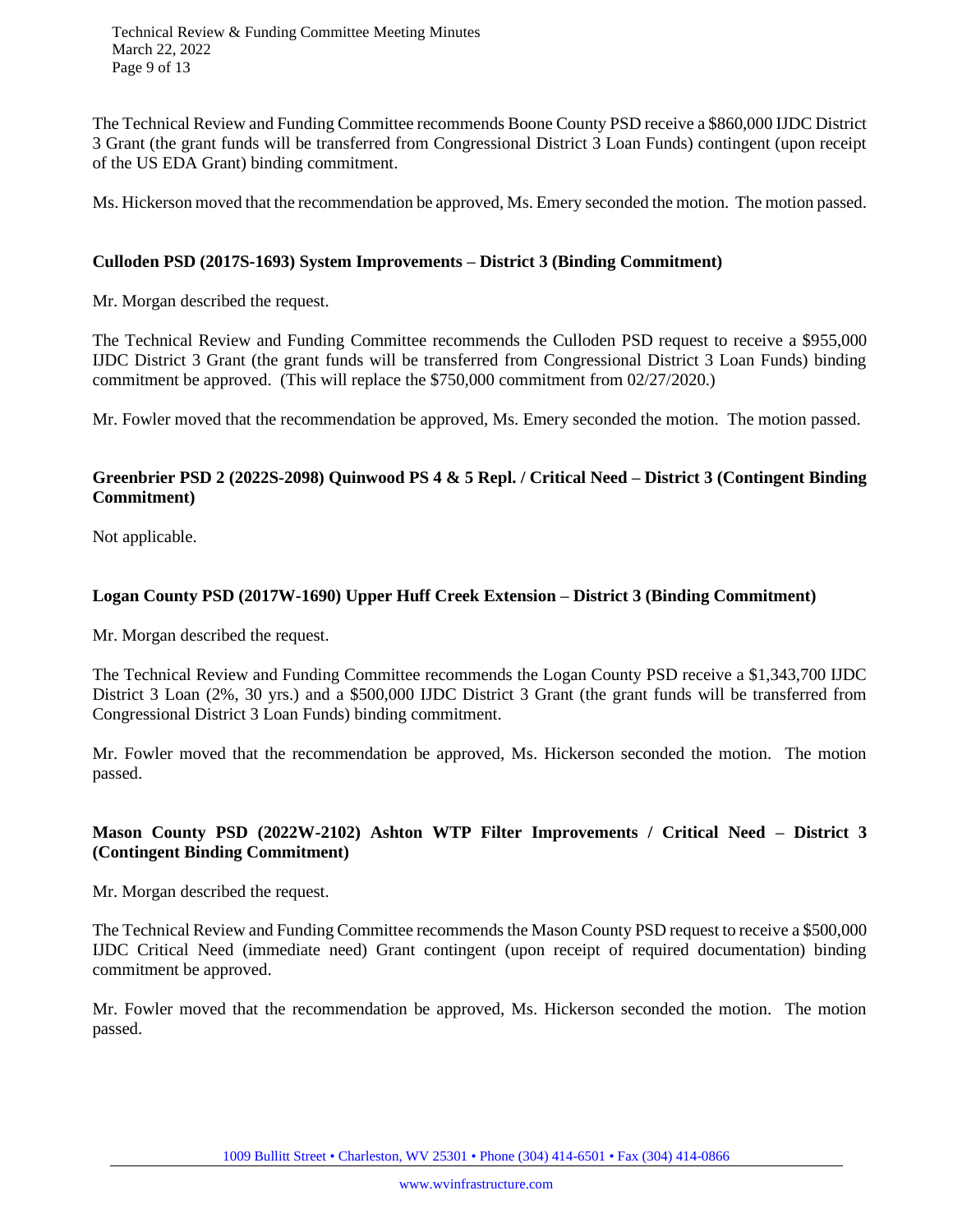# **Pea Ridge PSD (2017S-1674) Route 2 Extension & WWTP Improvements – District 3 (Binding Commitment Extension)**

Mr. Morgan described the request.

The Technical Review & Funding Committee recommends the Pea Ridge PSD binding commitment be extended until October 15, 2022, which, will allow the district time to determine appropriate funding and a new cost estimate.

There was a discussion regarding the timeframe for receiving the revised scope and cost information. The project engineer and accountant are working together to see what can be accomplished with the current funds available. The project team is also researching options for additional funding.

Ms. Emery moved that the recommendation be approved, Mr. Fowler seconded the motion. The motion passed.

### **Wellsburg, City of (2019W-1837) Line Replacement and Plant Upgrade – District 1 (Use of Contingency)**

Ms. Hickerson described the request.

The Technical Review and Funding Committee recommends the City of Wellsburg use of contingency request for \$78,445.96 to replace existing well lines from the WTP to the north of the construction limits of the project be approved.

Ms. Hickerson moved that the recommendation be approved, Mr. Fowler seconded the motion. The motion passed.

# **Culloden PSD (2017S-1693) System Improvements – District 3 (Use of Contingency)**

Mr. Morgan stated this was discussed earlier in the meeting and there is no need to address at this time.

# **Business Items:**

# **WV Infrastructure & Jobs Development Council Certification Resolution**

Mr. Morgan described the Resolution.

The Technical Review and Funding Committee recommends the Resolution be forwarded to the full Council.

Mr. Fowler moved that the recommendation be approved, Ms. Emery seconded the motion. The motion passed.

#### **Unfinished Business**

**West Union, Town of – Syst. Improvements (new application) 2021S-2045** Motion to recall from May agenda for current consideration.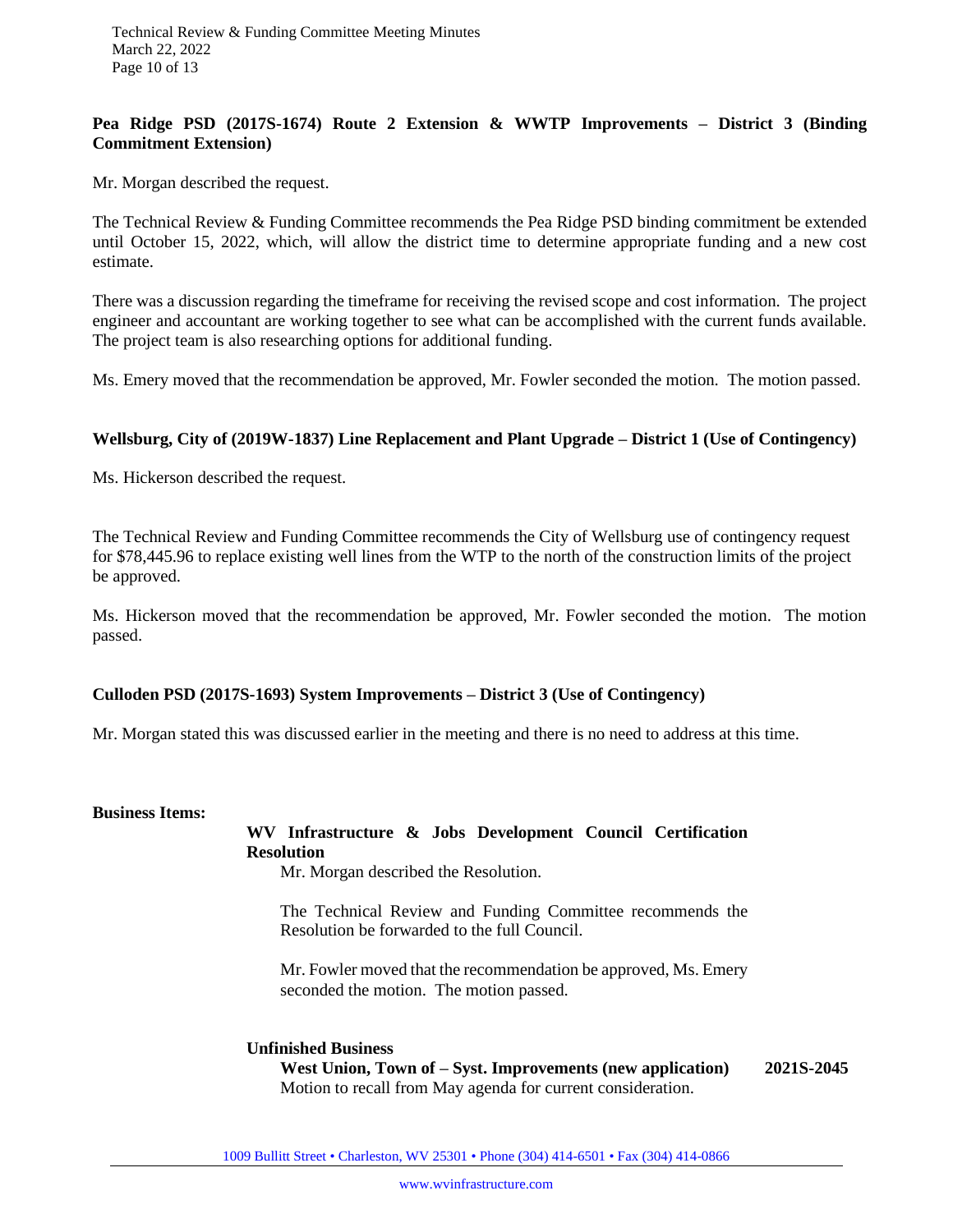Ms. Emery moved to recall West Union from the May agenda; Mr. Fowler seconded the motion. The motion passed. Ms. Emery described the application, and it is technically feasible. The Technical Review and Funding Committee recommends the Town of West Union pursue a \$10,740,000 US EDA Grant, a \$1,000,000 CWSRF Debt Forgiveness Loan, a \$3,000,000 CWSRF Loan (0.25%, 40 yrs.), a \$1,000,000 IJDC District 1 Grant, a \$500,000 Doddridge County ARPA Grant, a \$335,000 Doddridge County Commission Grant, and a \$165,000 West Union ARPA Grant for an estimated project cost of \$16,740,000. Ms. Emery moved that the recommendation be approved, Mr. Fowler seconded the motion. The motion passed. **Executive Director Comments:** Wayne Morgan **Mineral Wells PSD – Sys. Improvements (cost and funding change) 2019S-1817** Mr. Morgan described the request. Staff will record new Mineral Wells PSD funding scenario to pursue a \$7,523,150 CWSRF Loan (0.75%, 30 yrs., 0.25% AF), a \$1,000,000 CWSRF Debt Forgiveness Loan, and a \$500,000 IJDC District 1 Grant for an estimated project cost of \$9,023,150. **Richwood, City of – Hinkle Mtn. Ext. (proposed funding change) 2014W-1529** Mr. Morgan described the request. Staff will record the proposed funding change as, the City of Richwood pursue a \$100,000 Nicholas County Commission Grant, a \$25,000 IJDC Soft Cost Grant, a \$975,000 IJDC District 3 Grant, a \$200,000 US COE Grant, a \$1,500,000 CDGB Grant, a \$1,500,000 DWTRF Principal Forgiveness Loan, a \$5,060,390 DWTRF Loan (0.5%, 40 yrs.), and a \$750,000 Nicholas County Commission ARPA Grant for an estimated project cost of \$10,110,390. **Additional Comment** Mr. Morgan expressed his gratitude to Brandon Crace for his years of service with IJDC.

# **Funding Program Comments**

CWSRF Kathy Emery

Ms. Emery stated the EPA guidance document has been received. Ms. Emery offered a high-level overview of the document. Ms.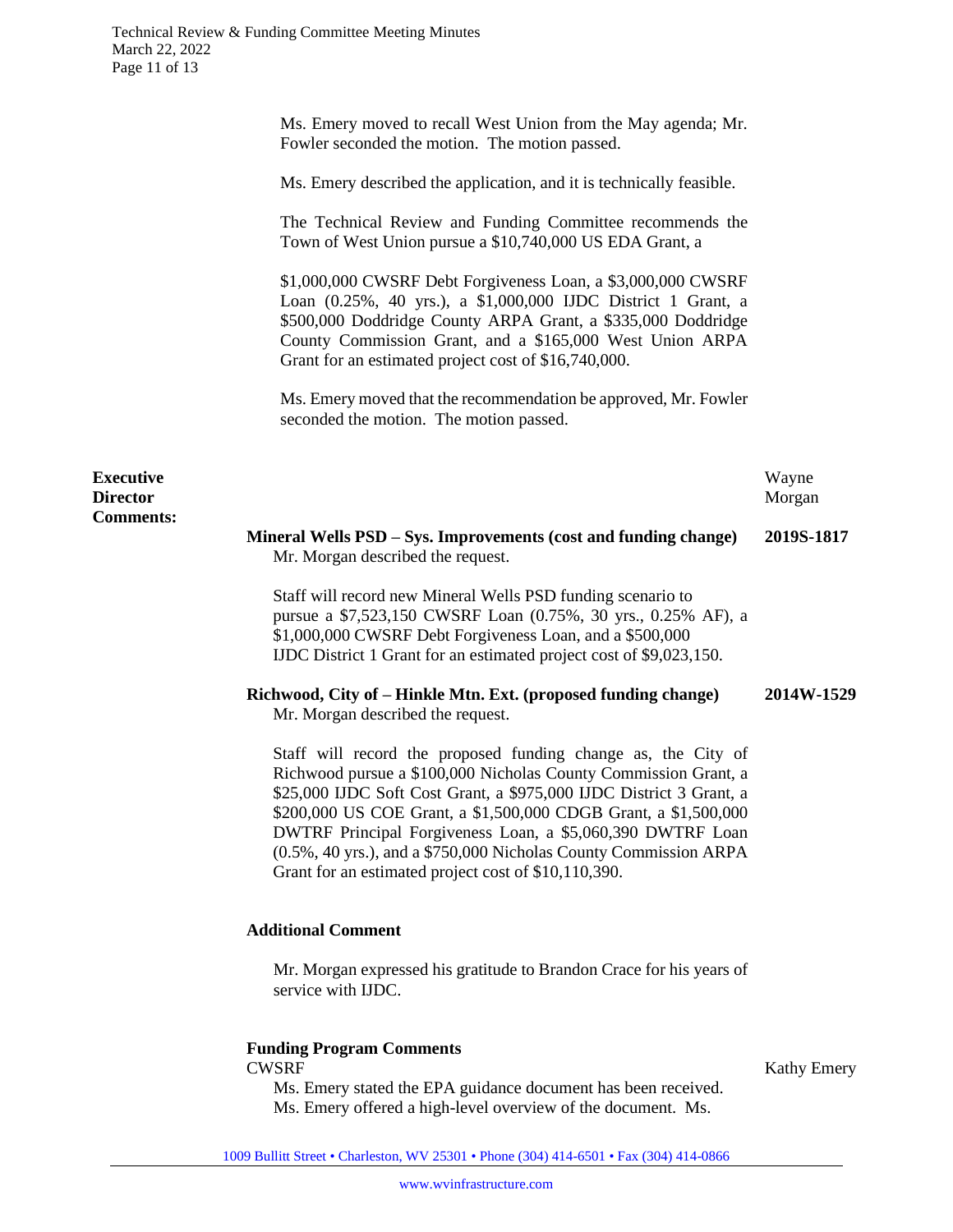|                              |        | is all Debt Forgiveness Funding and is approximately \$1.4 million.<br>Ms. Emery welcomes ideas on how to use this funding.                                                                                                                                  |                                        |
|------------------------------|--------|--------------------------------------------------------------------------------------------------------------------------------------------------------------------------------------------------------------------------------------------------------------|----------------------------------------|
|                              |        | <b>USDA</b><br>Ms. Lowery stated Ryan Thorne has been appointed as the new Rural<br>Development State Director for West Virginia.                                                                                                                            | Janna Lowery                           |
|                              |        | Alan Harris who has been serving as the interim Director will be<br>returning to his role of Area Director.                                                                                                                                                  |                                        |
|                              |        | There is a vacancy announcement for a Civil Engineer position and<br>the selected candidate will be working with Harry Taylor.                                                                                                                               |                                        |
|                              |        | USDA has full year budget and are back up and running at full speed.<br>State allocations are not in place yet, but requests can be made up to<br>100% of the FY 2021 allocations.                                                                           |                                        |
|                              |        | Effective April 1 <sup>st</sup> , the USDA interest rates will increase. The new<br>rates will be 1.5% for poverty level, 2% for intermediate level, and<br>2.5% for market rate. These rates will be in place until June $30th$ .                           |                                        |
|                              |        | <b>Additional Comments</b>                                                                                                                                                                                                                                   | Marie<br>Prezioso                      |
|                              |        | Ms. Prezioso thanked Brandon Crace for his service and noted it will<br>be a tremendous loss when he departs. Best wishes for his new<br>endeavor.                                                                                                           |                                        |
|                              |        | Ms. Prezioso also recognized Fred Rader for his service with<br>MOVRC and wishes him well with his new endeavor.                                                                                                                                             |                                        |
|                              |        | Ms. Prezioso provided an update on the legislature. Ms. Prezioso<br>requested the Technical Review and Funding Committee remain in<br>session following the Business Items after next month's meeting to<br>discuss the approved changes in the legislation. |                                        |
| <b>Requests</b><br>Received: |        | (Applications by March 10, 2022, and requests to date.)                                                                                                                                                                                                      | <b>Information</b><br><b>Report</b>    |
|                              | Sewer: | Davis, Town of $-$ System Improvements (new application)-1                                                                                                                                                                                                   | 2021S-2022                             |
|                              |        | Mason County $PSD - Apple$ Grove Sewer Sys. (new app.)-3                                                                                                                                                                                                     | 2022S-2090                             |
|                              | Water: | Anmoore, Town of $-$ Sys. Imprvs. (scope, cost, and fund. chg.)-1<br>Fairview, Town of – Line Replacement (new application)-1<br>Marshall Co. PSD #3 - Ext. / Crit. Need (new app. & cont. b.c.)-1                                                           | 2021W-1970<br>2022W-2087<br>2022W-2095 |

Emery will be working on the Emerging Contaminants Funding. It

1009 Bullitt Street • Charleston, WV 25301 • Phone (304) 414-6501 • Fax (304) 414-0866

Pennsboro, City of – Storage Imprvs. & Line Repl. (new app.)-1 2022W-2089 Piedmont, City of – Line Upgrade/Replacement (scope change)-1 2019W-1836